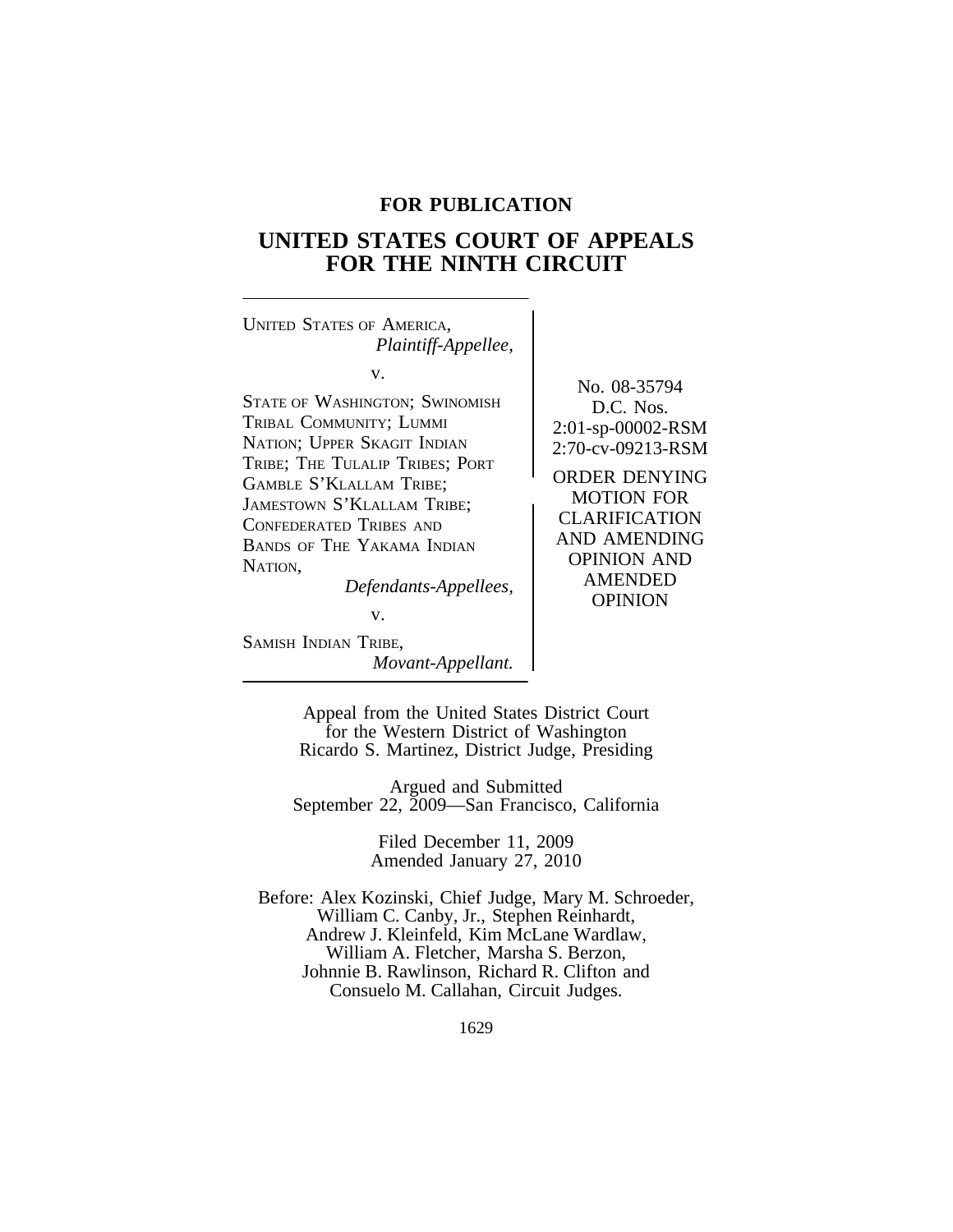Opinion by Judge Canby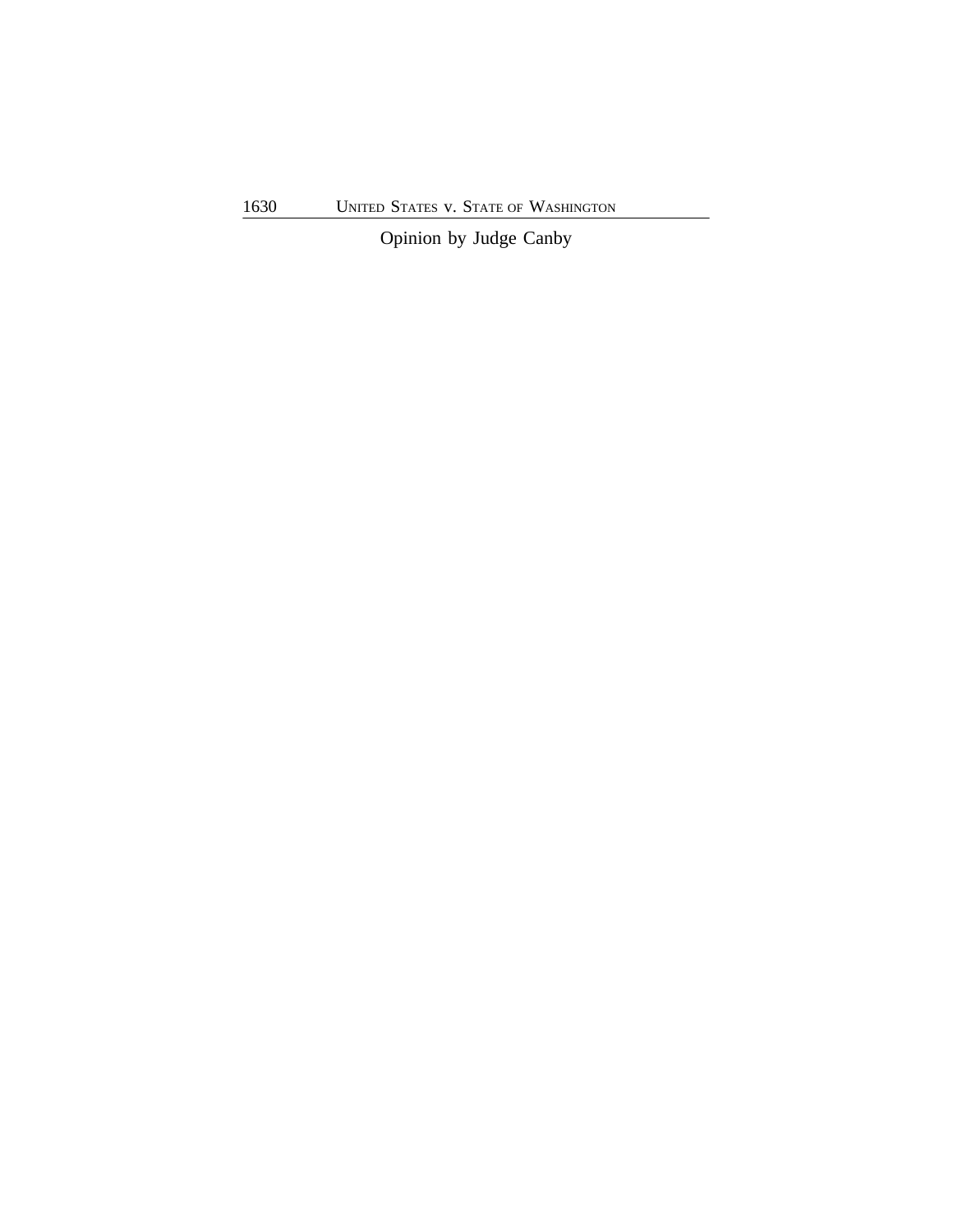# **COUNSEL**

Elizabeth Ann Peterson, Attorney, Department of Justice, Washington, D.C., for the plaintiff-appellee.

Mason D. Morisset, Morisset, Schlosser, Jozwiak & McGaw, Seattle, Washington; James M. Jannetta, Swinomish Indian Tribal Community, La Conner, Washington; Harold Chesnin, Office of the Tribal Attorney Upper Skagit Indian Tribe, Sedro Woolley, Washington; for defendant-appellee Treaty Tribes.

Craig J. Dorsay, Dorsay & Easton, LLP, Portland, Organ, for the movant-appellant.

Alexandra K. Smith, Lane Powell, PC, Seattle, Washington, for the amicus curiae.

# **ORDER**

The opposed motion of the Samish Indian Tribe for clarification of the opinion filed in this matter on December 11, 2009, is DENIED.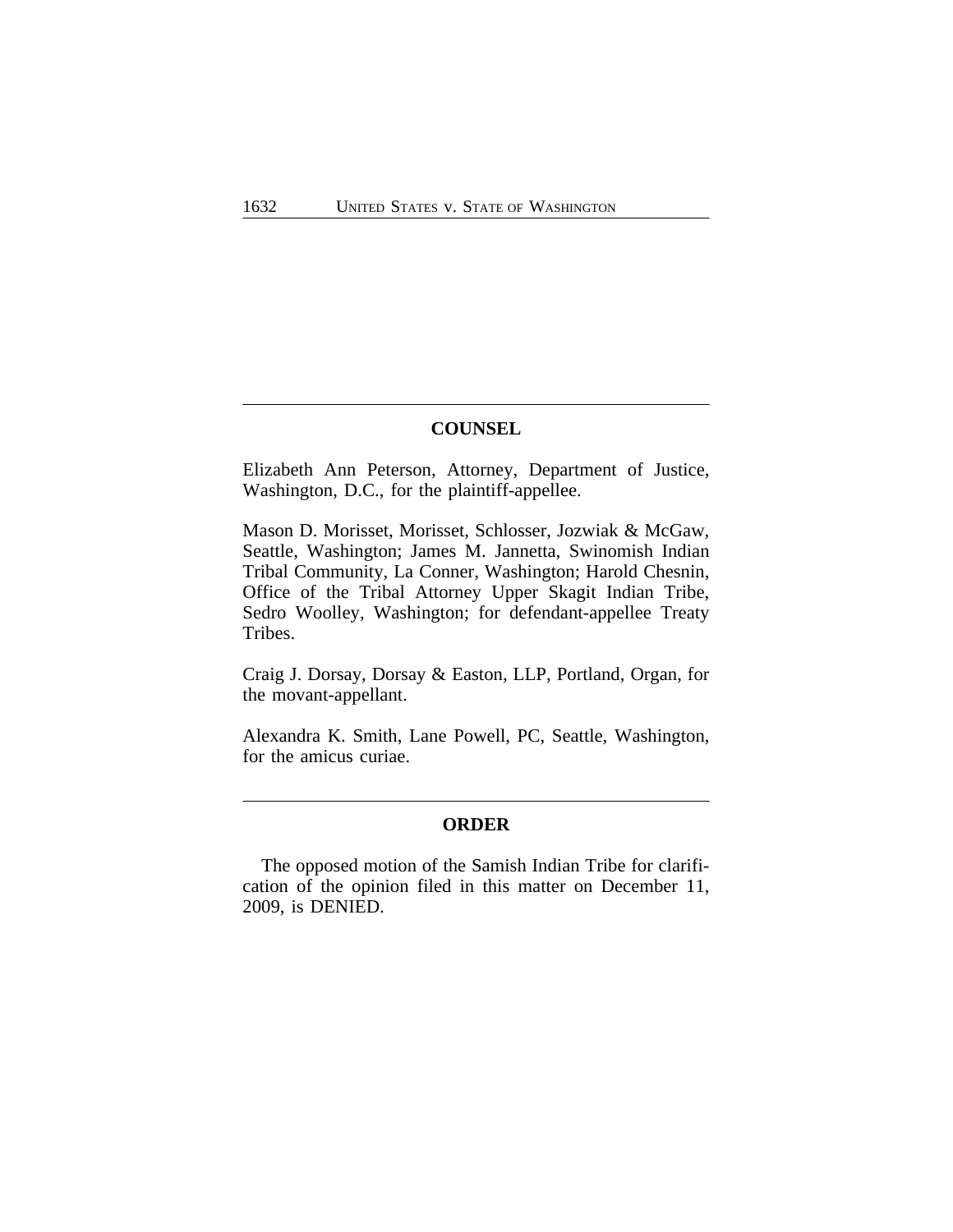\* \* \* \*

The opinion filed in this matter on December 11, 2009, slip op. 16399, is amended as follows:

At slip op. 16410, first full paragraph, line 4: Insert ", according to *Greene III*," after "Samish Tribe's history which."

At slip op. 16410, first full paragraph, line 7: Delete "*id.* § 83.7(a)" and substitute therefor "25 C.F.R. § 83.7(a)."

At slip op. 16410, first full paragraph, line 14: Delete "25 C.F.R. § 83.7(e)" and substitute therefor: "*id.* § 83.7(e)."

\* \* \* \*

No petitions for rehearing, rehearing en banc, or rehearing before the full court are pending.

No subsequent petitions for rehearing, rehearing en banc, or rehearing before the full court may be filed.

#### **OPINION**

CANBY, Circuit Judge:

#### **INTRODUCTION**

This appeal presents one more chapter in the litigation over Indian treaty fishing rights in the Pacific Northwest. The appellant Samish Tribe claims to be a successor to a tribe that entered the Treaty of Point Elliott, 12 Stat. 927 (1855), with the United States. In 1974, the Samish Tribe intervened in the foundational treaty rights case of *United States v. Washington*, 384 F. Supp. 312 (W.D. Wash. 1974) ("*Washington I*"), *aff'd*,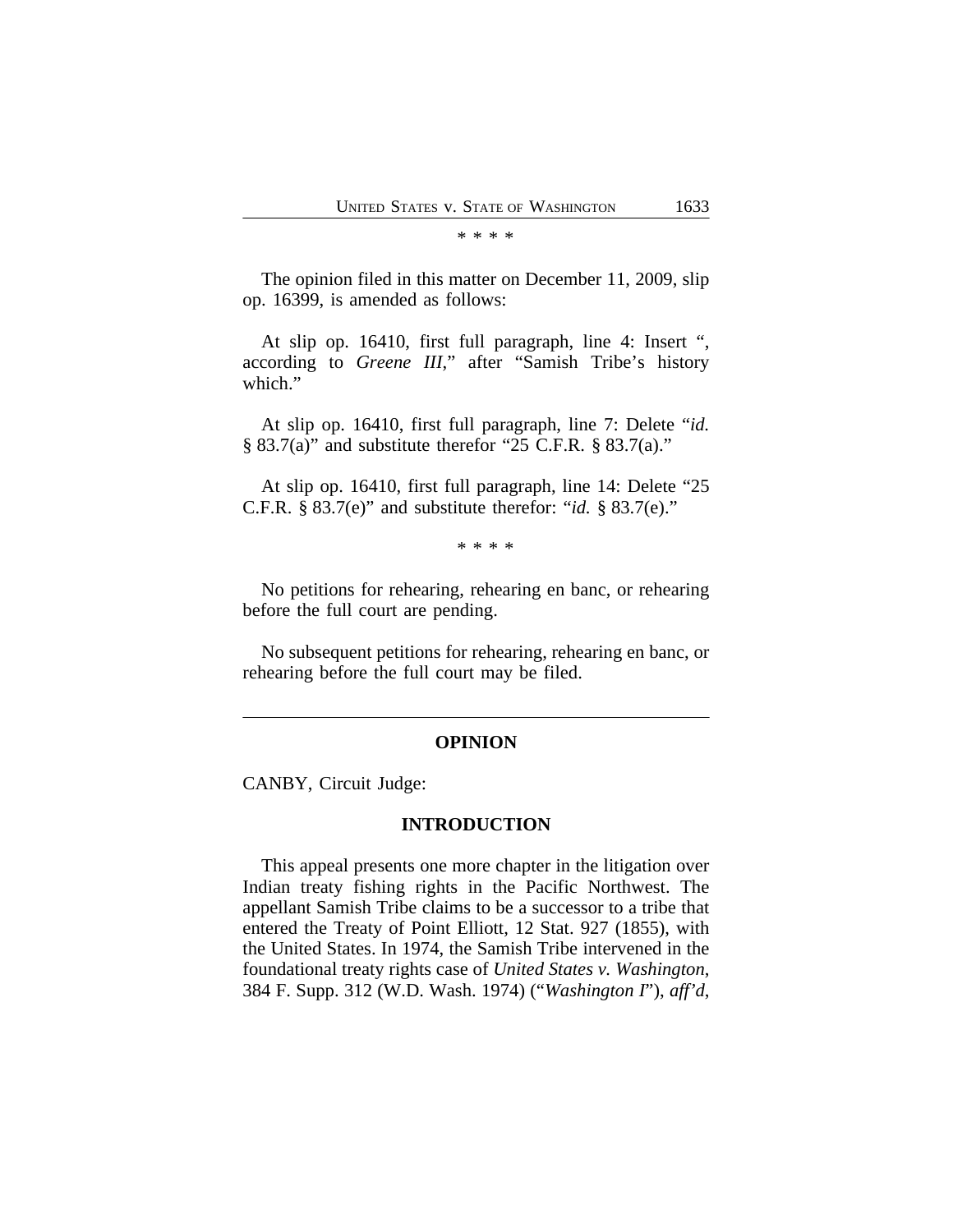520 F.2d 676 (9th Cir. 1975), in order to establish its entitlement to treaty fishing rights. At that time, the Samish Tribe had not been recognized by the federal government. The district court rejected the Tribe's claim to treaty rights, finding that the Samish Tribe had not "lived as a continuous separate, distinct and cohesive Indian cultural or political community" and was not "descended from any of the tribal entities that were signatory to the Treaty of Point Elliott." *United States v. Washington*, 476 F. Supp. 1101, 1106 (W.D. Wash. 1979) ("*Washington II*"), *aff'd*, 641 F.2d 1368 (9th Cir. 1981).

Nearly twenty years later, in connection with separate litigation, the Samish Tribe succeeded in obtaining federal recognition.**<sup>1</sup>** *See* Final Determination for Federal Acknowledgment of the Samish Tribal Organization as an Indian Tribe, 61 Fed. Reg. 15,825 (Apr. 9, 1996) ("*Samish Recognition"*); *Greene v. Babbitt*, 943 F. Supp. 1278 (W.D. Wash. 1996) ("*Greene III*"). The Tulalip Tribes, which possessed treaty fishing rights and feared their dilution, were denied intervention in the Samish recognition proceedings on the ground that recognition could not affect treaty rights. *Greene v. United States*, 996 F.2d 973 (9th Cir. 1993) ("*Greene I*"). In 2002, the Samish Tribe returned to the *Washington* litigation and sought, on the basis of its federal recognition, relief under Federal Rule of Civil Procedure 60(b) from the 1979 judgment in *Washington II*. The district court denied relief. We reversed, holding that the intervening federal recognition was an extraordinary circumstance permitting the reopening of the 1979 decision under Rule 60(b)(6). *United States v. Washington*, 394 F.3d 1152, 1161 (9th Cir. 2005) *("Washington III*").

On remand, the district court again denied Rule 60(b)

**<sup>1</sup>**Federal recognition is now referred to as federal "acknowledgment" under the regulatory scheme of the Department of the Interior. *See* 25 C.F.R. pt. 83 (2009). For simplicity, we continue to refer to "recognition," which was the phrase in use at the time of *Washington I* and *II*.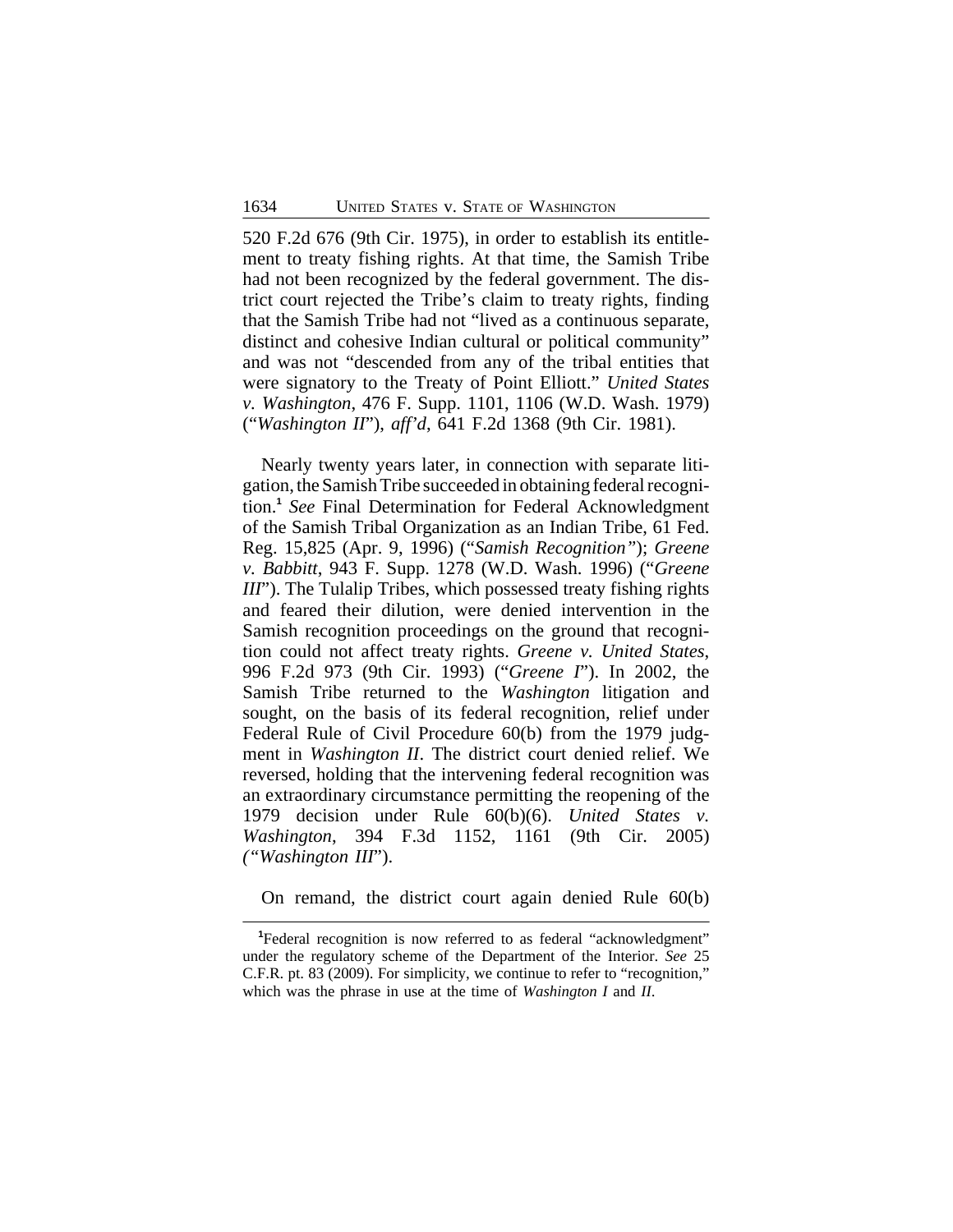relief, and the Samish Tribe again appeals. For reasons we now set forth, we affirm the judgment of the district court. In doing so, we resolve a conflict in our precedent between *Washington III*, which held that recognition was an extraordinary circumstance justifying the reopening of *Washington II*, and our cases holding that federal recognition is an independent process that has no effect on treaty rights. *See Greene I,* 996 F.2d at 977; *Greene v. Babbitt*, 64 F.3d 1266, 1270-71 (9th Cir. 1995) ("*Greene II*"). We resolve the conflict in favor of the *Greene* proposition: recognition proceedings and the fact of recognition have no effect on the establishment of treaty rights at issue in this case.

# **FACTUAL AND LEGAL BACKGROUND**

### 1. *Off-Reservation Treaty Fishing Rights*

During the 1850s Governor Stevens of Washington Territory negotiated a number of treaties with Northwest Indian tribes. The Treaty of Point Elliott was typical of those treaties in guaranteeing the signatory tribes "[t]he right of taking fish at usual and accustomed grounds and stations . . . in common with all citizens of the Territory." 12 Stat. at 928. In *Washington I*, the seminal case construing this clause, the district court held that, with small exceptions, the treaty clause reserved to the Indians the right to take fifty percent of the annual harvestable runs of salmon and steelhead trout.**<sup>2</sup>** 384 F. Supp. at 343. It further held that fourteen tribes or bands, not including the present Samish Tribe, were entitled to off-reservation treaty fishing rights as political successors to tribes that had signed treaties guaranteeing tribal fishing rights. *Id.* at 406. Two of the tribes so entitled, the Stillaguamish and Upper Skagit Tribes, were not federally recognized. *Id.* at 378-79.

**<sup>2</sup>**This division of the fishery was ultimately upheld by the Supreme Court in *Washington v. Washington State Comm. Passenger Fishing Vessel Ass'n*, 443 U.S. 658 (1979).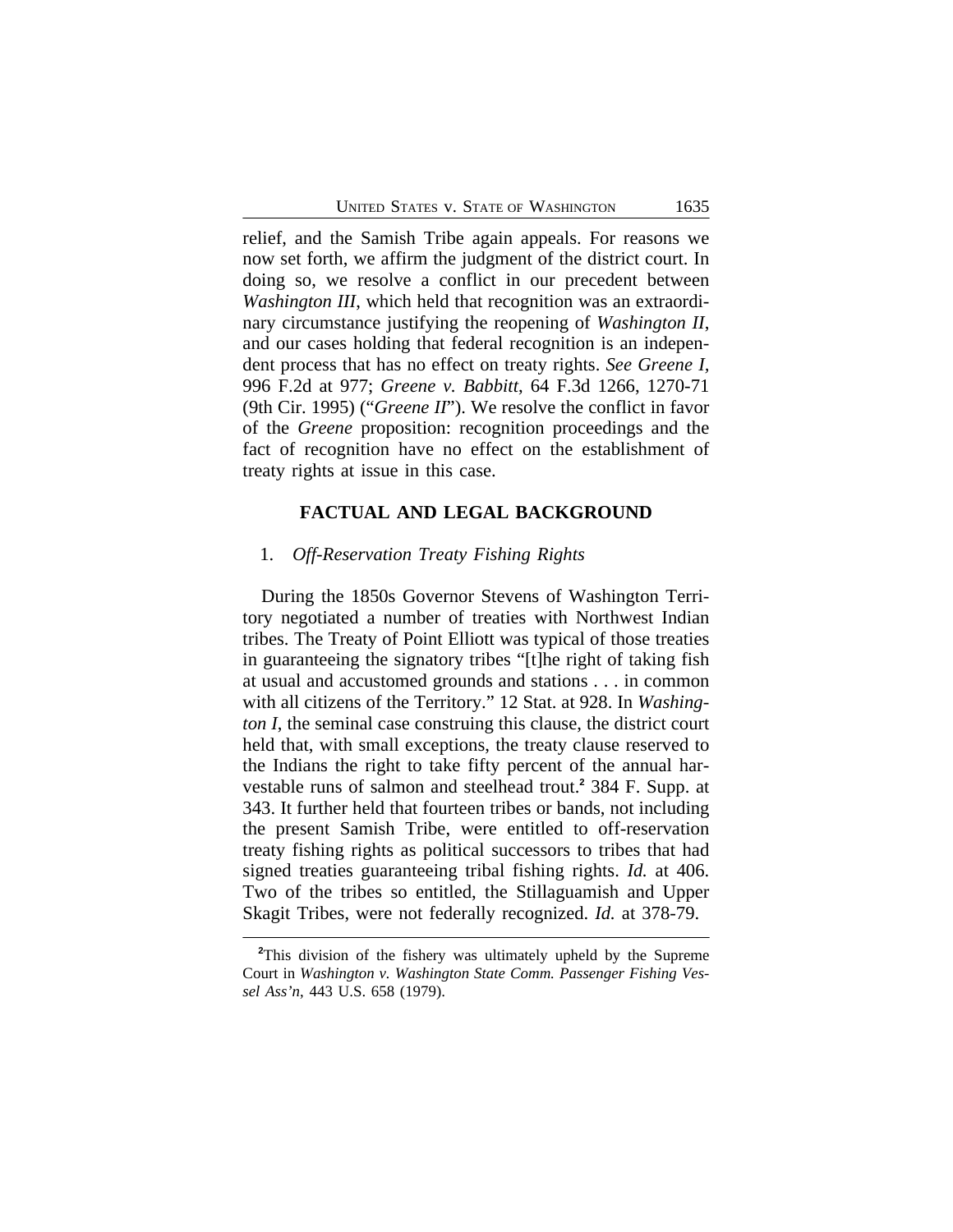#### 2. *Initial Denial of Samish Tribe Treaty Status*

Shortly thereafter, the Samish Tribe intervened in the *Washington* litigation and sought to establish its entitlement to treaty fishing rights. At that time, the Samish Tribe was not federally recognized.**<sup>3</sup>** The district court denied relief. *Washington II*, 476 F. Supp. at 1106. The district court found that the Samish Indians, then numbering between 98 and 150 persons, were a party to the Treaty of Point Elliott. *Id.* at 1105- 06. They were not named in the Treaty, but were signed for by the Lummi Tribe representative. *Id.* at 1106. The court further found:

Pursuant to the treaty most of the Samish people initially moved to the Lummi Reservation. Later others moved to the Swinomish Reservation. The presentday Lummi and Swinomish Reservation tribes include descendants of the 1855 Samish Indians.

*Id.* The court held, however, that "[t]he Intervenor Samish Tribe is not an entity that is descended from any of the tribal entities that were signatory to the Treaty of Point Elliott." *Id.* The court noted the Samish's lack of federal recognition and further stated:

The Intervenor's membership roll contains 549 persons many of whom are of only 1/16th degree Indian blood. Two have only 1/32nd Samish blood. The tribe does not prohibit dual membership and at least one member is an officer of the Lummi Tribe.

[ ] The members of the Intervenor Samish Tribe and their ancestors do not and have not lived as a contin-

**<sup>3</sup>**Four other federally unrecognized tribes intervened along with the Samish Tribe: the Duwamish, Snohomish, Snoqualmie, and Steilacoom Tribes. All were unsuccessful in establishing entitlement to treaty fishing rights. *Washington II*, 476 F. Supp. at 1111.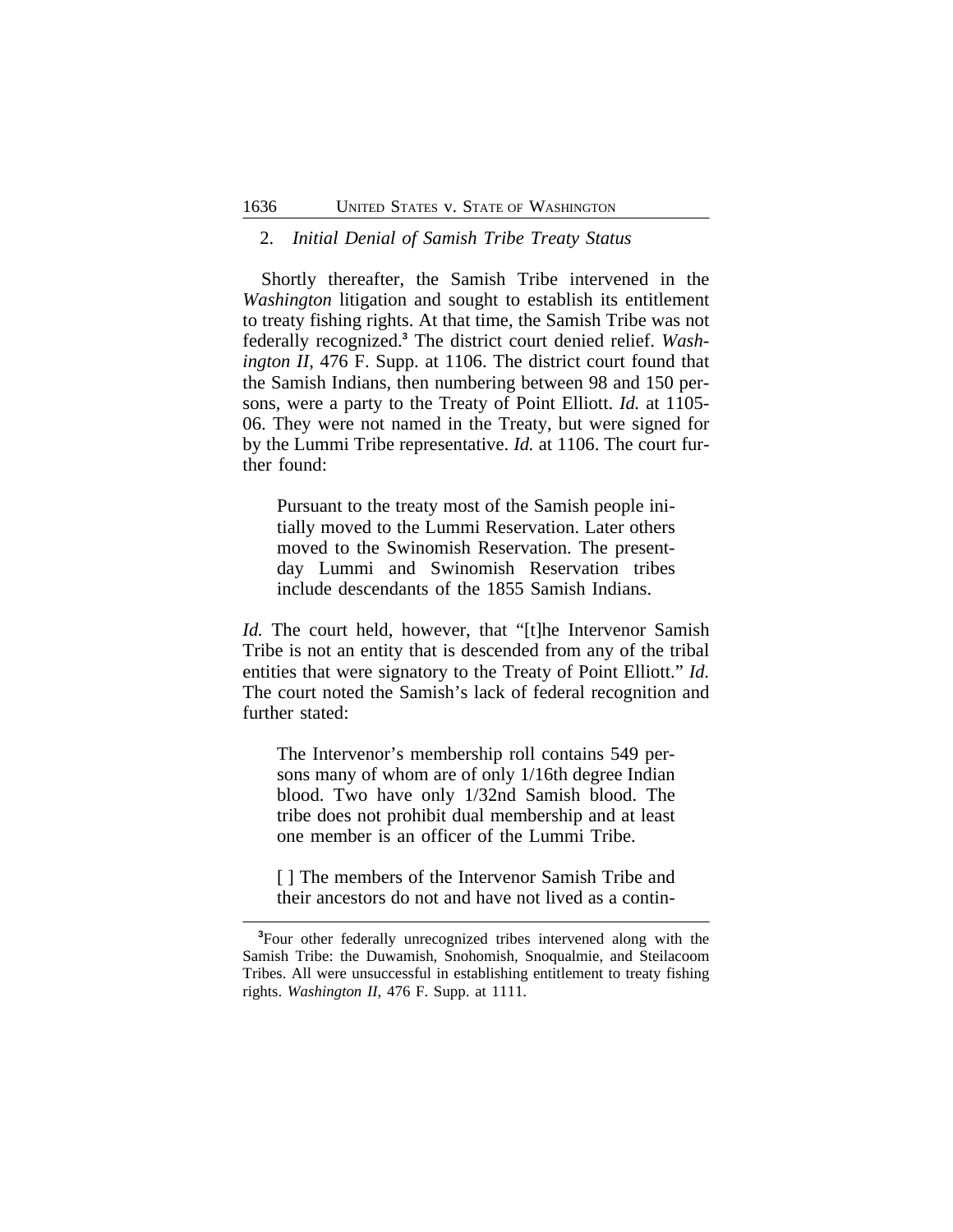uous separate, distinct and cohesive Indian cultural or political community. The present members have no common bond of residence or association other than such association as is attributable to the fact of their voluntary affiliation with the Intervenor entity.

*Id.* (internal citations omitted). The court accordingly concluded that the Samish Tribe was not "at this time a treaty tribe in the political sense" within the meaning of *Washington I* and did not "presently hold[ ] for itself or its members fishing rights secured by any of the Stevens treaties identified in [*Washington I*]." *Id.* at 1111. The district court also concluded that "[o]nly tribes recognized as Indian political bodies by the United States may possess and exercise the tribal fishing rights secured and protected by the treaties of the United States." *Id.* This last conclusion was surprising because it was wholly inconsistent with the district court's ruling in *Washington I* that two unrecognized tribes were entitled to treaty fishing rights. 384 F. Supp. at 378-79, 406.

On appeal, we affirmed the denial of treaty rights. *United States v. Washington*, 641 F.2d 1368 (9th Cir. 1981). We pointed out the district court's error in stating that federal recognition is a prerequisite to the enjoyment of treaty rights: "[t]his conclusion is clearly contrary to our prior holding [affirming *Washington I*] and is foreclosed by well-settled precedent." *Id.* at 1371. We nevertheless held that the district court's factual findings supported the denial of relief:

[T]he district court specifically found that the appellants had not functioned since treaty times as "continuous separate, distinct and cohesive Indian cultural or political communit[ies]."

After close scrutiny, we conclude that the evidence supports this finding of fact. Although the appellants now have constitutions and formal governments, the governments have not controlled the lives of the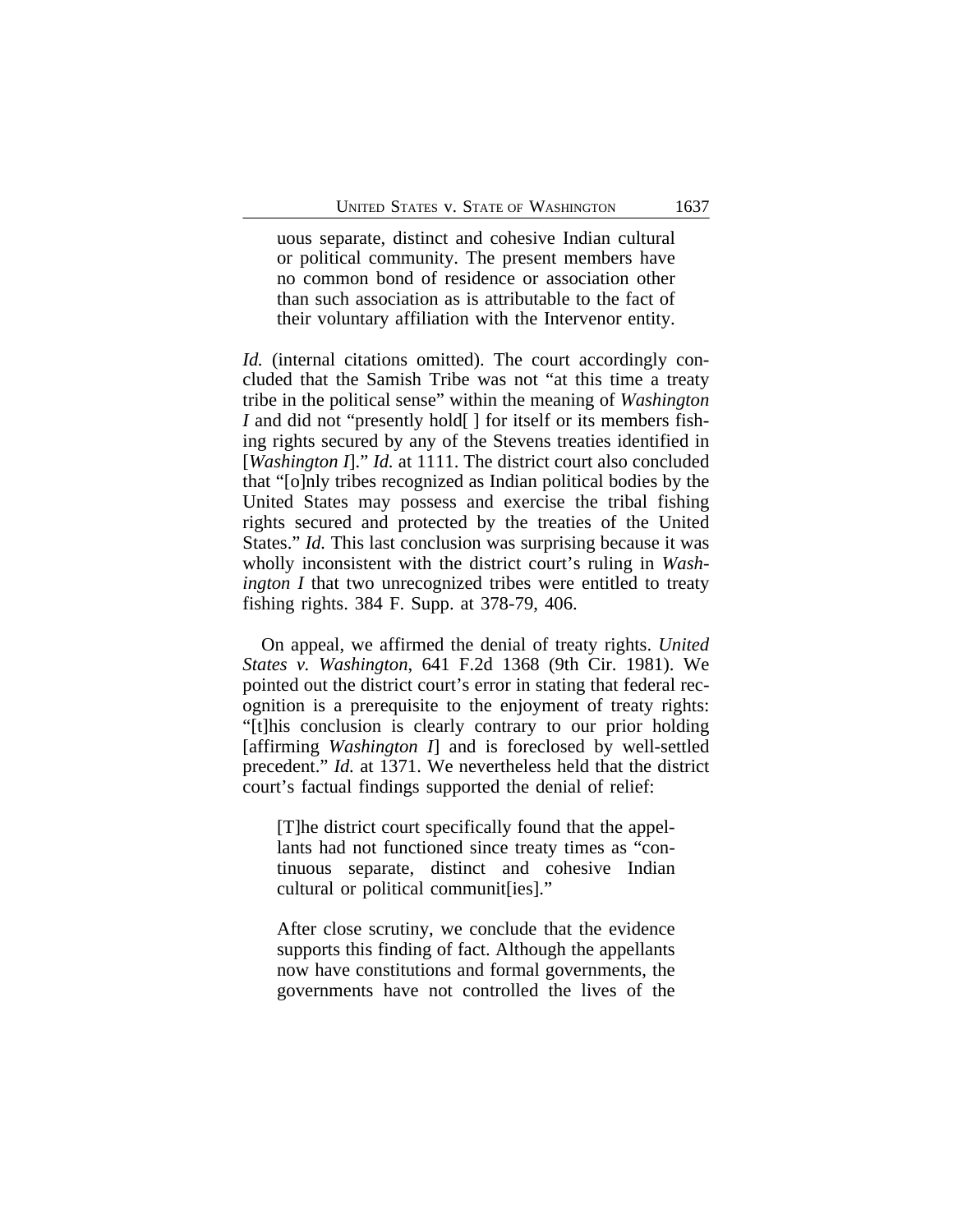members. Nor have the appellants clearly established the continuous informal cultural influence they concede is required.

*Id.* at 1373 (internal citation omitted) (second alteration in original $)$ .<sup>4</sup>

# 3. *Federal Recognition of the Samish Tribe; Treaty Tribes Denied Intervention to Oppose Recognition*

The Samish Tribe first sought federal recognition in 1972, but no action was taken on the application. In 1978, the Department of the Interior adopted rules establishing a process for tribes to achieve federal recognition, known in the regulations as federal "acknowledgment." Procedures for Establishing That an American Indian Group Exists as an Indian Tribe, 43 Fed. Reg. 39,361, 39,363 (Sept. 5, 1978).**<sup>5</sup>** The Samish Tribe then filed a revised application.

On February 5, 1987, the Department of the Interior published a "Final Determination That the Samish Indian Tribe Does Not Exist as an Indian Tribe." 52 Fed. Reg. 3709. A major reason for the denial was that the Tribe had failed to meet two mandatory requirements for recognition: (1) "that a substantial portion of the petitioning group inhabits a specific area or lives in a community viewed as American Indian and distinct from other populations in the area, and that its members are descendants of an Indian tribe which historically inhabited a specific area"; and (2) "that the petitioner has maintained tribal political influence or other authority over its members as an autonomous entity throughout history until the

**<sup>4</sup>**One judge (the present writer) dissented from our decision, contending that the district court's erroneous conclusion of law requiring federal recognition tainted its factual findings, *id.* at 1374-76 (Canby, J. dissenting), but the majority clearly did not accept that view.

**<sup>5</sup>**The current version of the acknowledgment regulations may be found at 25 C.F.R. pt. 83 (2009).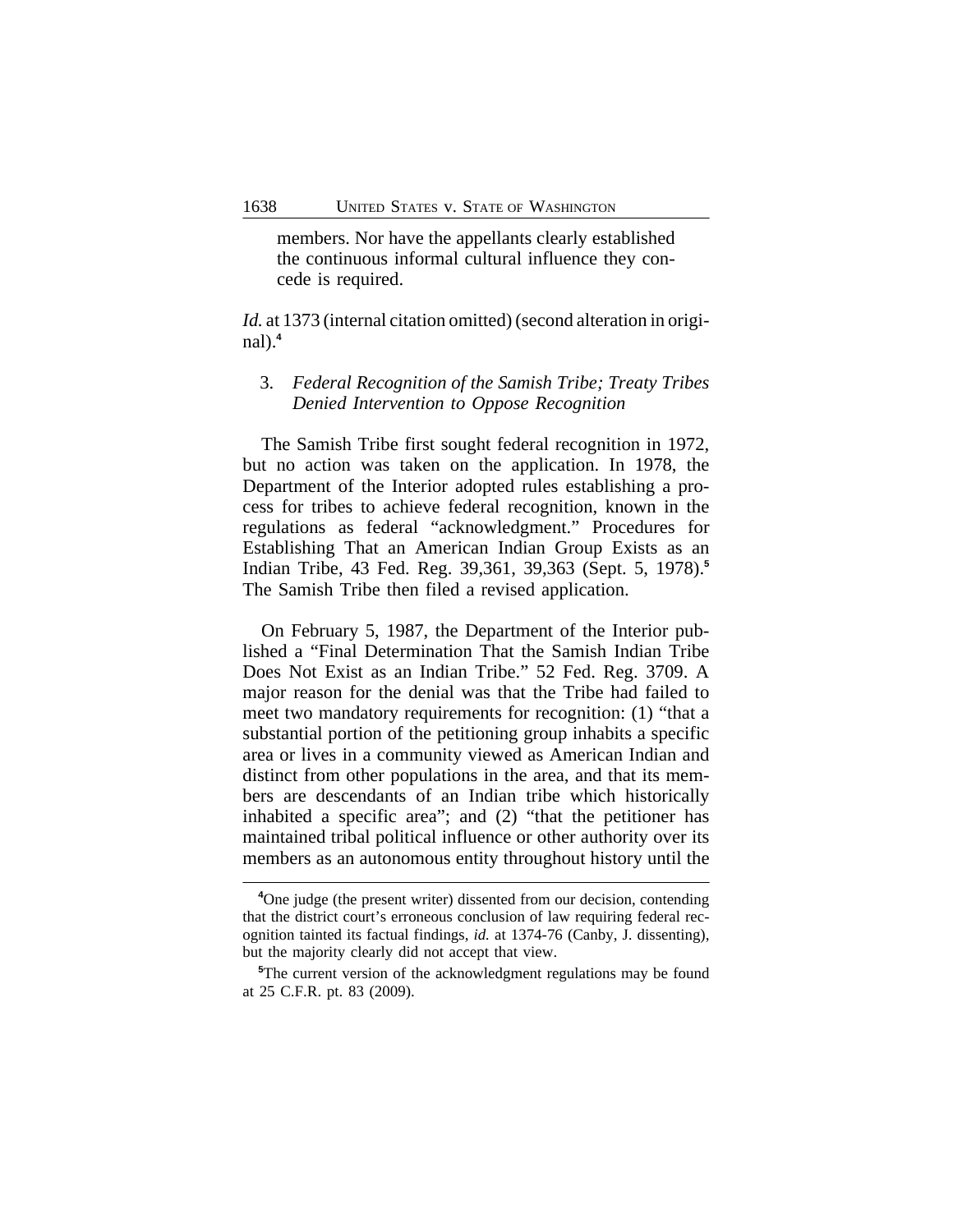present." 43 Fed. Reg. at 39,363.**<sup>6</sup>** The Department's decision was made on the papers; the regulation did not provide for a hearing and gave the applicant no right to see the submissions of others.

The Samish Tribe then brought an action in district court challenging the administrative denial of recognition. The Tulalip Tribes, which had treaty fishing rights, attempted to intervene on the ground that recognition of the Samish Tribe would threaten the Tulalips' treaty fishing rights. *See Greene I*, 996 F.2d at 975. The district court ruled that the Samish Tribe could not, in its challenge to denial of recognition, relitigate *Washington II*'s denial of treaty fishing rights. *See id.* The district court then denied intervention, and the Tulalip Tribes appealed. *See id.* at 976.

We upheld the denial of intervention, rejecting the Tulalips' argument that the factual inquiries underlying recognition were so similar to the inquiries underlying treaty rights that recognition was bound to affect treaty rights. We stated:

We recognize that the two inquiries are similar. Yet each determination serves a different legal purpose and has an independent legal effect. Federal recognition is not a threshold condition a tribe must establish to fish under the Treaty of Point Elliott . . . .

Similarly, the Samish need not assert treaty fishing rights to gain federal recognition . . . . Even if they obtain federal tribal status, the Samish would still have to confront the decisions in *Washington I and II* before they could claim fishing rights. Federal recognition does not self-execute treaty rights claims.

**<sup>6</sup>**These requirements continue in slightly modified form today. *See* 25 C.F.R. § 83.7(b) & (c) (2009).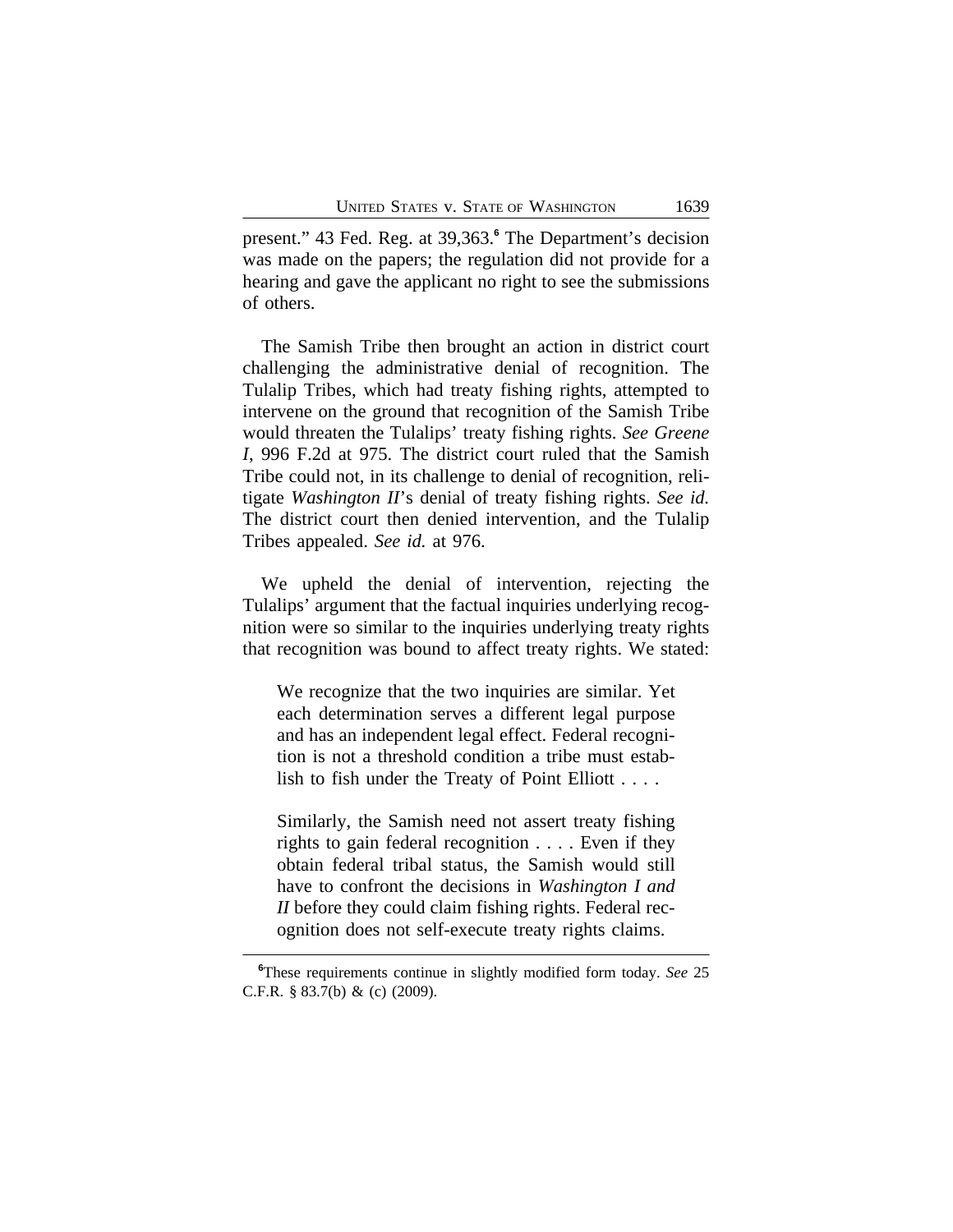#### *Id.* at 976-77.

Meanwhile, the district court had ruled that the Samish had been denied due process in the administrative proceeding, and remanded for a formal adjudication under the Administrative Procedure Act. *See Greene v. Lujan*, No. C89-645Z, 1992 WL 533059 (W.D. Wash. Feb. 25, 1992). The Secretary of the Interior appealed that decision. The Tulalip Tribes, as amici curiae, again argued that recognition of the Samish was barred by *Washington II*. We rejected that contention and affirmed the district court in *Greene II*. We stated:

Our decision in *Greene v. United States*, 996 F.2d 973 (9th Cir. 1993), can leave no serious doubt that our court regards the issues of tribal treaty status and federal acknowledgment as fundamentally different. We there held that the Tulalip Tribe was not entitled to intervene in this very litigation. We did so because the Tulalip's interest in preventing the Samish from gaining treaty fishing rights was not affected by this litigation, involving federal tribal recognition or, as it is termed in the applicable regulation, "acknowledgment."

*Greene II*, 64 F.3d at 1270. We further observed that we had denied intervention by the Tulalip Tribes in *Greene I* "because we disagreed with their position that Samish success in the [recognition case] would undermine the finality of the *Washington II* decision." *Id.* at 1271. After further consideration of the merits, we then upheld the district court's ruling that due process entitled the Samish Tribe to a hearing on its application for recognition. *Id.* at 1275.

In administrative proceedings that followed, an Administrative Law Judge held that the Samish Tribe was entitled to federal recognition. The judge included several findings tracing the Samish Tribe's history which, according to *Greene III*, supported the mandatory recognition criteria that: (1) the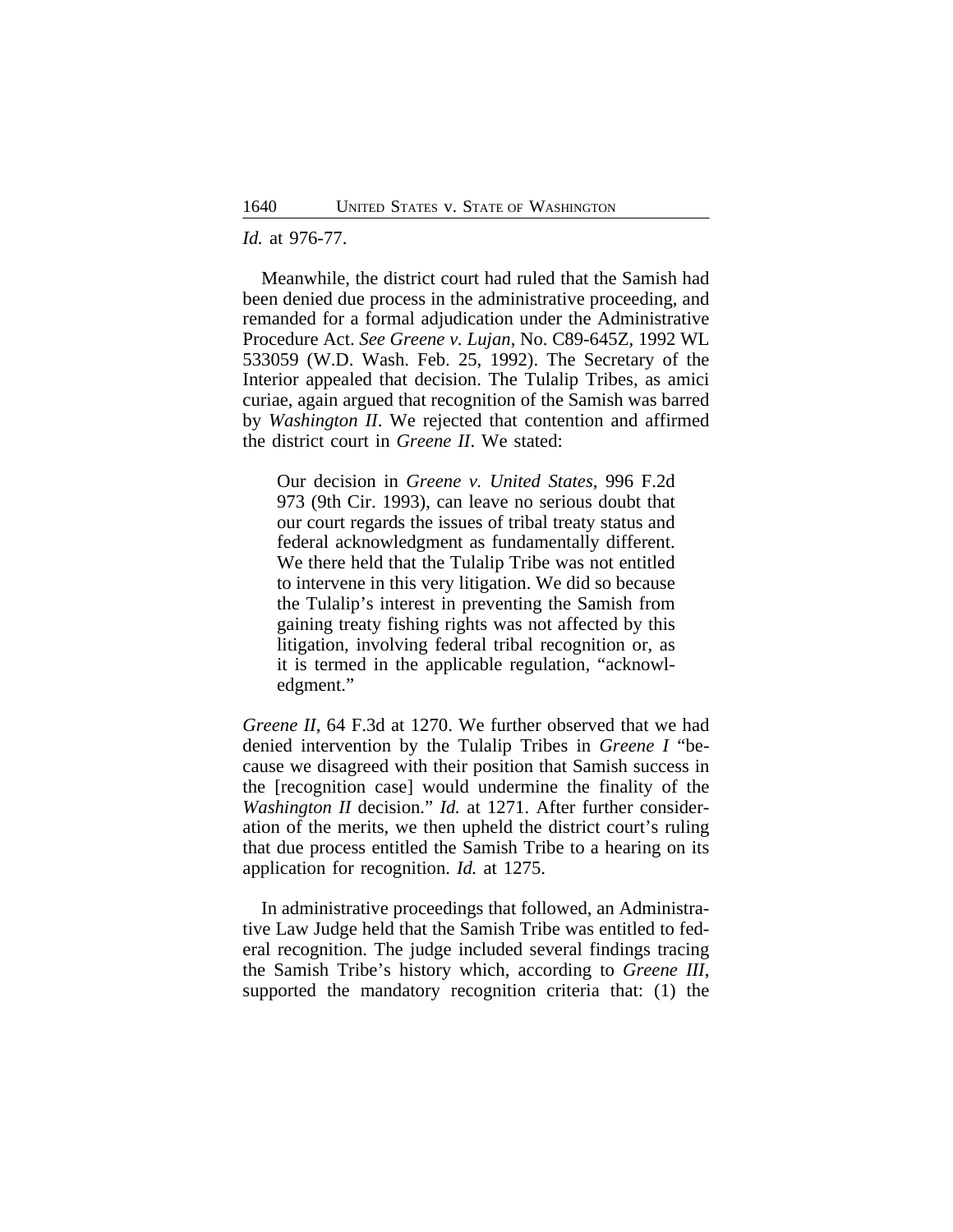group "has been identified as an American Indian entity on a substantially continuous basis since 1900," 25 C.F.R. § 83.7(a); (2) the group "comprises a distinct community and has existed as a community from historical times until the present," *id.* § 83.7(b); (3) the tribe has "maintained political influence or authority over its members," *id.* § 83.7(c); and (4) "[t]he petitioner's membership consists of individuals who descend from a historical Indian tribe or from historical Indian tribes which combined and functioned as a single autonomous political entity," *id.* § 83.7(e). *See Greene III*, 943 F. Supp. at 1283-84. The Assistant Secretary of the Interior, however, after an ex parte conference with a government lawyer and expert witness, approved the recognition of the Samish Tribe but deleted several of the crucial findings of the Administrative Law Judge underlying the determination that the Samish had met the regulatory requirements. *See id.* at 1282-83; *Samish Recognition*, 61 Fed. Reg. at 15,825.

The Samish Tribe thereupon returned to district court, objecting to the deletion of the Administrative Law Judge's findings. The district court held the ex parte contacts to be unlawful, and reinstated the disputed findings of the Administrative Law Judge. *Greene III*, 943 F. Supp. at 1288-89*.* **7**

# 4. *The Samish Tribe Moves to Reopen the Treaty Rights Denial;* Washington III.

In 2002, armed with its federal recognition, the Samish Tribe filed a motion in district court to reopen *Washington II*. *See Washington III*, 394 F.3d at 1156. The motion was filed pursuant to Federal Rule of Civil Procedure 60(b), which pro-

**<sup>7</sup>**The Treaty Tribes contend that the Samish Tribe misled the district court into mistaking the text of the disputed findings of the Administrative Law Judge. We are satisfied, however, that the district court here was correct in holding that the district court in Greene III reinstated the actual findings of the Administrative Law Judge, not some inaccurate description thereof.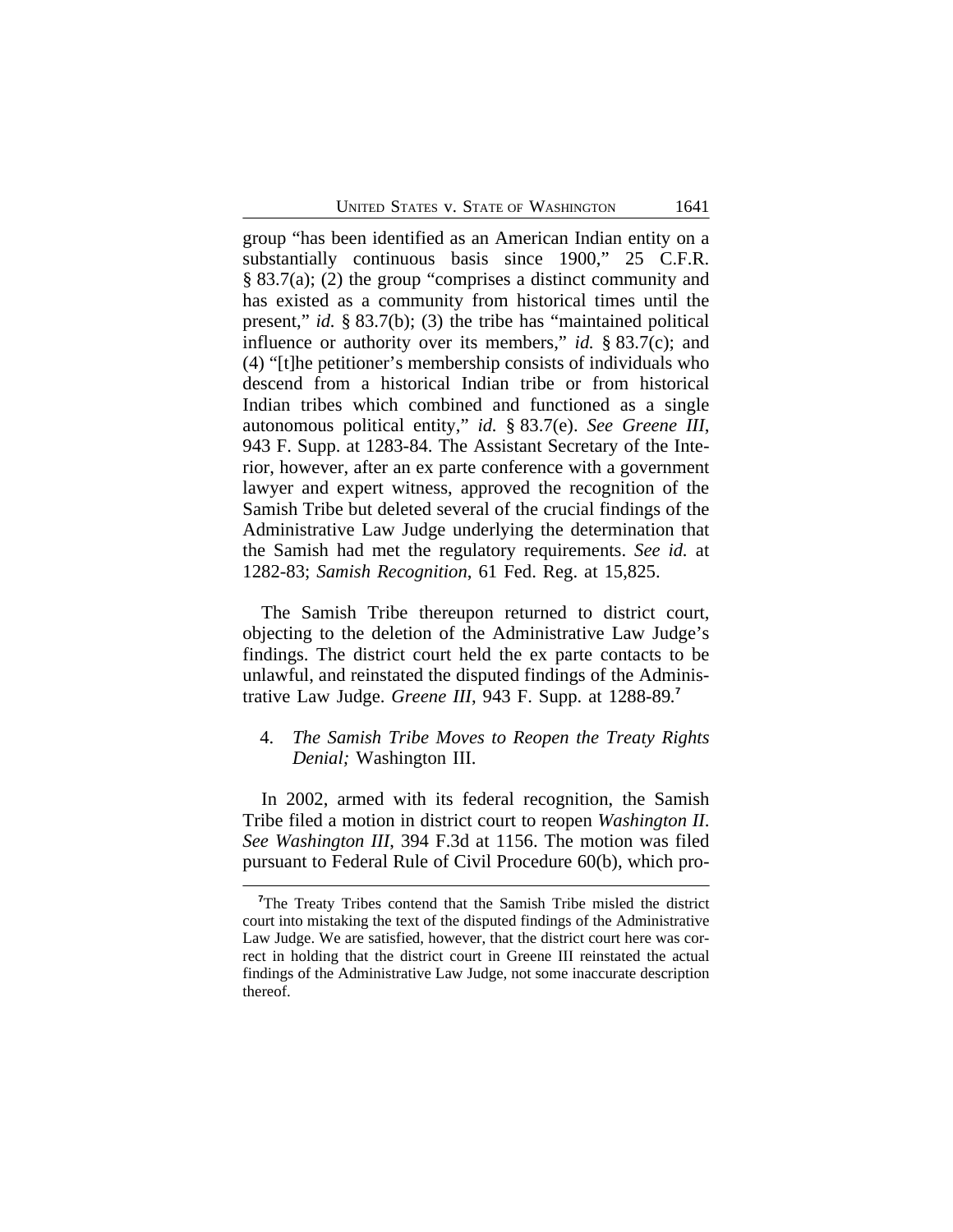vides that a court may relieve a party from a final judgment for certain specified reasons or, in a catchall provision, for "any other reason that justifies relief." Fed. R. Civ. P.  $60(b)(6)$ . Several tribes that currently hold treaty fishing rights ("the Treaty Tribes") opposed the motion. *Washington III*, 394 F.3d at 1156. The district court denied relief.

The Samish appealed, and we reversed. We recognized that the catchall provision of Rule 60(b) " 'has been used sparingly as an equitable remedy to prevent manifest injustice' and 'is to be utilized only where extraordinary circumstances prevented a party from taking timely action to prevent or correct an erroneous judgment.' " *Id.* at 1157 (quoting *United States v. Alpine Land & Reservoir Co.*, 984 F.2d 1047, 1049 (9th Cir. 1993)). We held that, in light of the circumstances of the earlier denial of treaty rights for the Samish Tribe, its subsequent federal recognition was an "extraordinary circumstance" justifying Rule 60(b) relief. *Id.* at 1161. The key point was not the recognition itself, but the factual findings underlying the recognition, notably the findings that the Samish Tribe " 'has been continuously identified throughout history as Indian or aboriginal, has existed as a distinct community since first sustained European contact, has maintained political influence within itself as an autonomous entity and that 80 percent of its members are descendants of the historical Samish tribe.' " *Id.* at 1160 (quoting 61 Fed. Reg. 15825, 15826).

We noted that, if the Samish Tribe had been recognized at the time it first sought an adjudication of treaty rights, it "almost certainly" would have succeeded. *Id.* at 1159. We further stated:

In light of the government's "excessive delays and . . . misconduct" in withholding of recognition from the Samish, a circumstance beyond their control; the government's position in *Washington II* that federal recognition was necessary and that future federal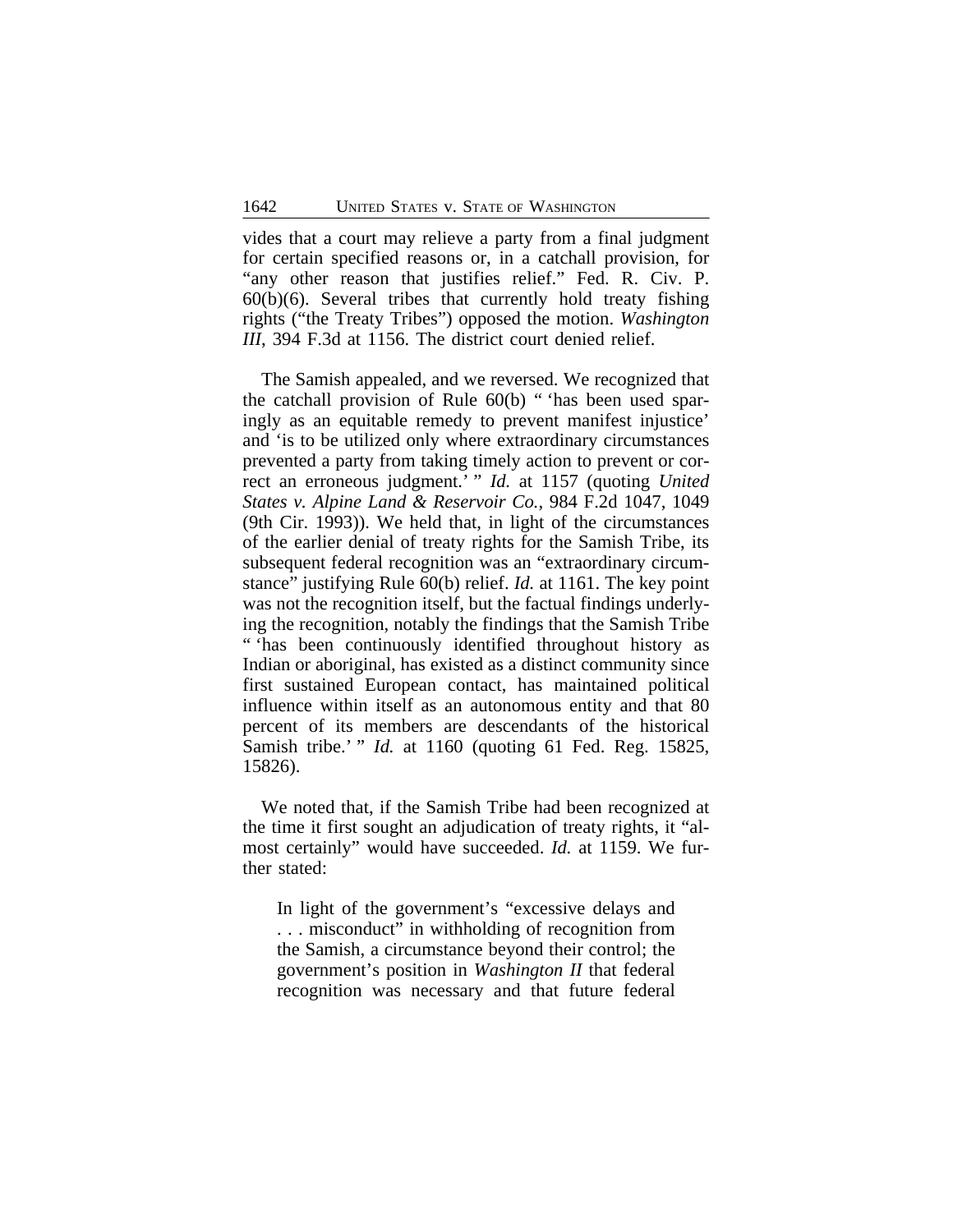recognition might justify revisiting the treaty rights issue; and the district court's erroneous conclusion that nonrecognition was decisive and wholesale adoption of the United States' boiler-plate findings of fact in *Washington II*, we conclude that the Samish were effectively prevented from proving their tribal status "in a proper fashion."

*Id.* (alteration in original). We also noted:

Although we have previously held that federal recognition is not *necessary* for the exercise of treaty fishing rights by a signatory tribe, we have never held that federal recognition is not a *sufficient* condition for the exercise of those rights. Indeed, our precedent leads us to the inevitable conclusion that federal recognition is a sufficient condition for the exercise of treaty rights.

*Id.* at 1157-58. The reason, we said, was that treaty rights require that a signatory group has maintained an organized tribal structure from treaty times to the present, and recognition requires that a group be a distinct community that has existed from historical times to the present and maintained political influence or authority over its members during that time. *Id.* at 1158. Because the Samish were parties to the treaty, recognition of the Samish Tribe established that they were successors to the treaty status. *Id.* at 1160.

Finally, we ruled that the district court's concerns for the finality of judgments did not justify denial of the Samish's motion to reopen *Washington II*: "Unlike a judgment between private parties, the allocation of natural resources between treaty tribes and others cannot help but be an ongoing venture." *Id.* at 1162. We accordingly reversed the district court's order and remanded for further proceedings consistent with our opinion. *Id.*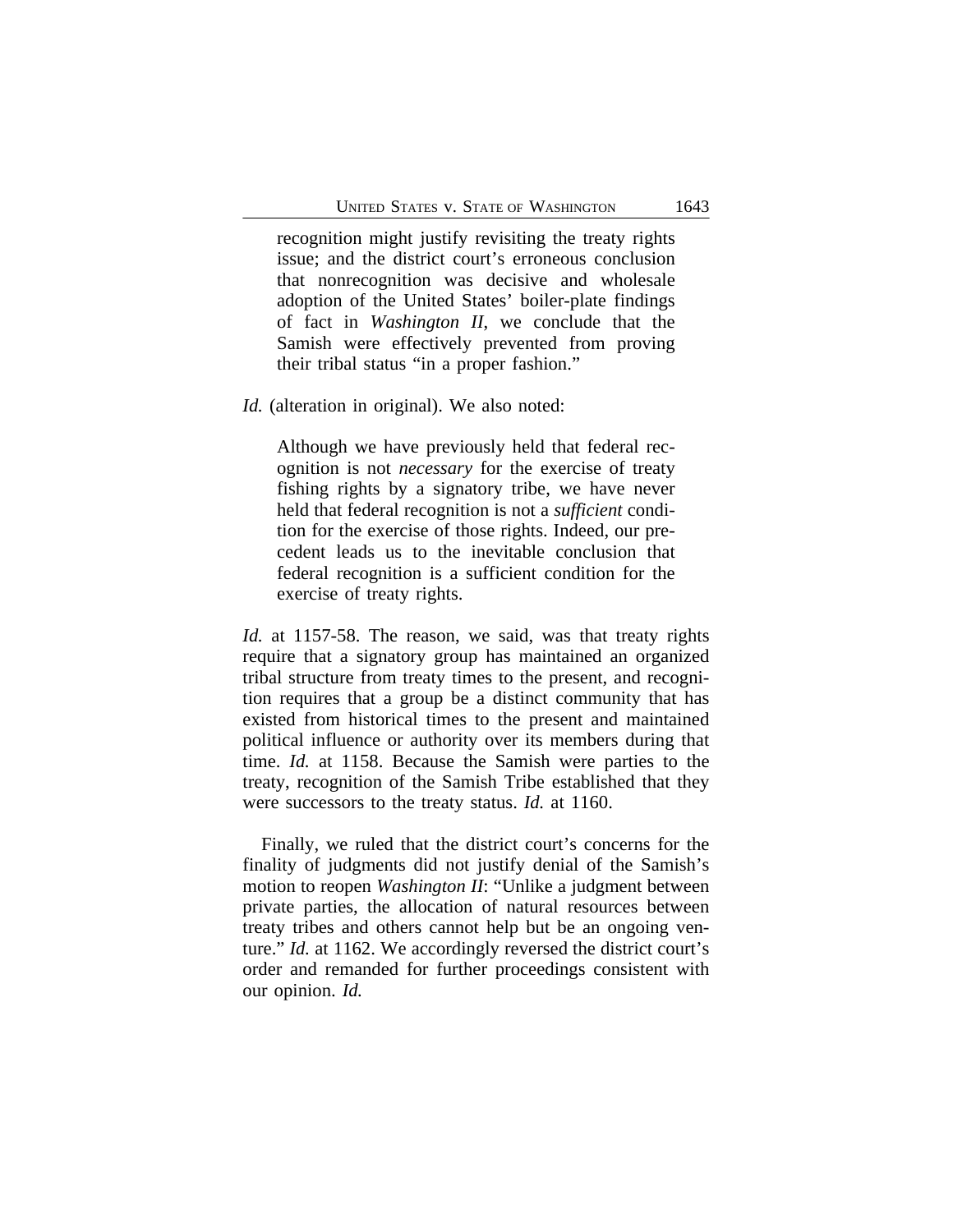## 5. *The District Court's Decision on Remand, Now Under Review*

On remand after our decision in *Washington III*, the district court again denied the Samish Tribe's motion to reopen *Washington II*. It recited at length the findings of *Washington II* that the present Samish Tribe had not maintained an organized tribal structure and was not a successor to the Samish Tribe that had secured treaty rights in 1855. The district court also noted that reopening on the ground of the intervening recognition of the Samish Tribe would conflict with the *Greene* cases in which we denied intervention of treaty tribes in the Samish recognition proceedings because recognition would have no effect on treaty rights. The district court reiterated its original view that considerations of finality supported denial because reopening would be hugely disruptive to the regime of treaty fishing that had been established in the wake of *Washington II*. **8**

The Samish Tribe again appealed.

### **DISCUSSION**

In ruling on remand that considerations of finality required it to deny reopening of *Washington II*, the district court clearly violated the mandate of *Washington III*. The considerations of finality cited by the district court had all been considered and rejected by our court in *Washington III*, as had our decisions in the *Greene* cases*.* We do not condone devia-

<sup>&</sup>lt;sup>8</sup>The district court also added two new grounds for denial of reopening. The first was untimeliness, reflected in the delay between the federal recognition of the Samish Tribe in 1996 and its motion to reopen filed in 2002. The second ground was inequitable conduct by the Samish Tribe in misstating and manipulating the findings of the Administrative Law Judge during the district court's review of the reinstatement proceedings. Our disposition of this appeal makes it unnecessary for us to address these rulings.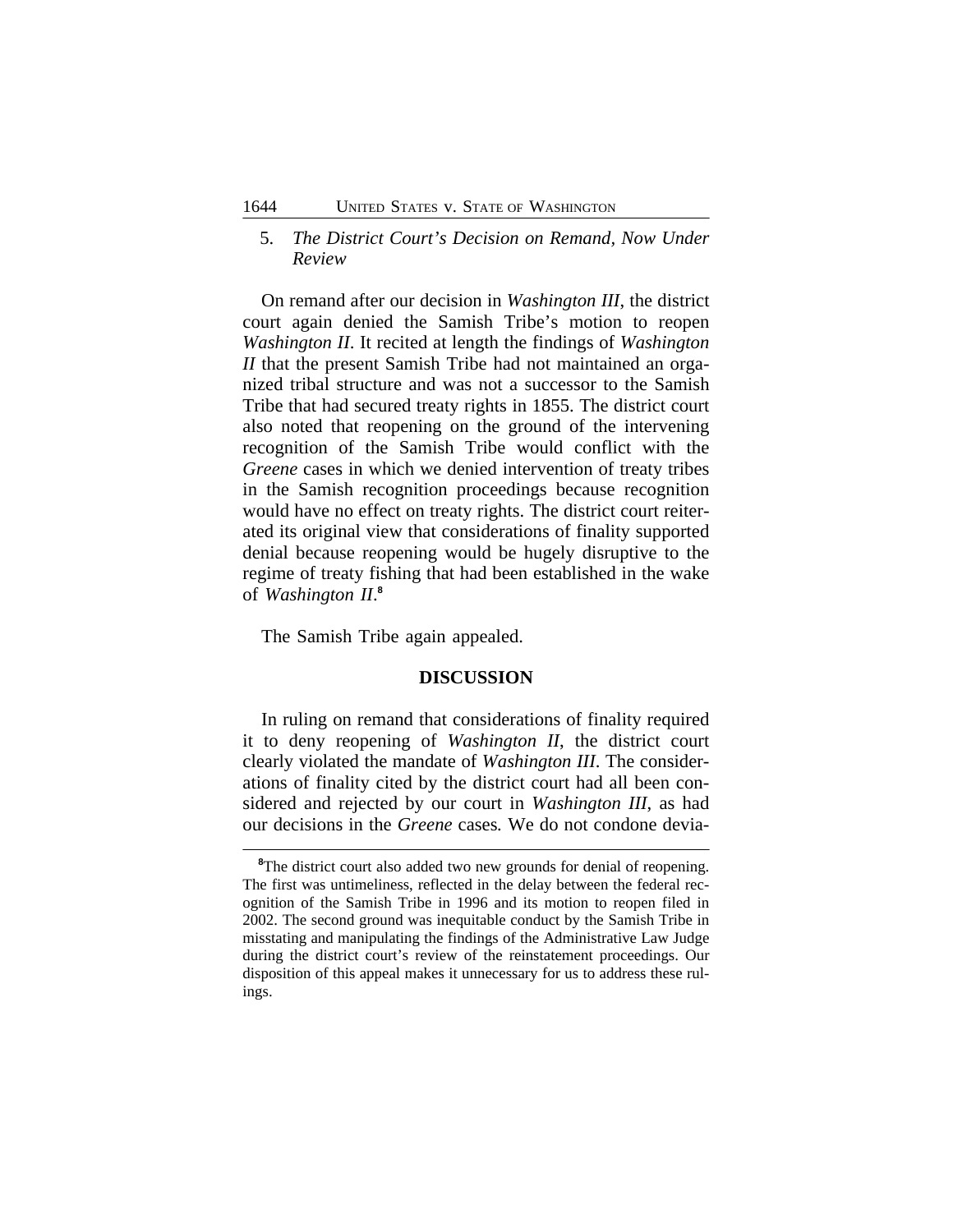tion from our mandates because of a disagreement with this court's reasoning.

That having been said, this appeal presents us with a clear conflict in our precedent that gave difficulty to the district court here and would give difficulty to other district courts in the future if we did not address it. For that reason, we voted to convene this en banc court to resolve this appeal in the first instance.**<sup>9</sup>**

The nature and severity of the conflict in our precedent should be apparent from our perhaps-too-lengthy recital above of the history of this litigation. On the one hand, we have *Greene I* and *II*, which denied treaty tribes the right to intervene in the Samish Tribe's recognition proceedings because recognition could have no effect on treaty rights. On the other hand, we have *Washington III*, which ruled that the fact of recognition of the Samish Tribe was an extraordinary circumstance that justified reopening *Washington II. Washington III* further opined that recognition of the Samish Tribe was a *sufficient* condition for the establishment of treaty fishing rights.

Each of these two conflicting lines of authority has something to be said for it, but the two cannot coexist. We con-

<sup>&</sup>lt;sup>9</sup>This appeal was initially argued to a three-judge panel, but the conflict in our precedent led us to rehear the matter en banc without awaiting a three-judge decision. *See Atonio v. Wards Cove Packing Co.*, 810 F.2d 1477, 1478-79 (9th Cir. 1987) (en banc). This step was necessary because, even if the panel could have revisited *Washington III* under one of the exceptions to law of the case, *see Jeffries v. Wood*, 114 F.3d 1484, 1489 (9th Cir. 1997) (en banc), it still would have been bound by that published opinion as the law of the circuit, *see, e.g.*, *Old Person v. Brown*, 312 F.3d 1036, 1039 (9th Cir. 2002) ("[W]e have no discretion to depart from precedential aspects of our prior decision in *Old Person I*, under the general law-of-the-circuit rule.").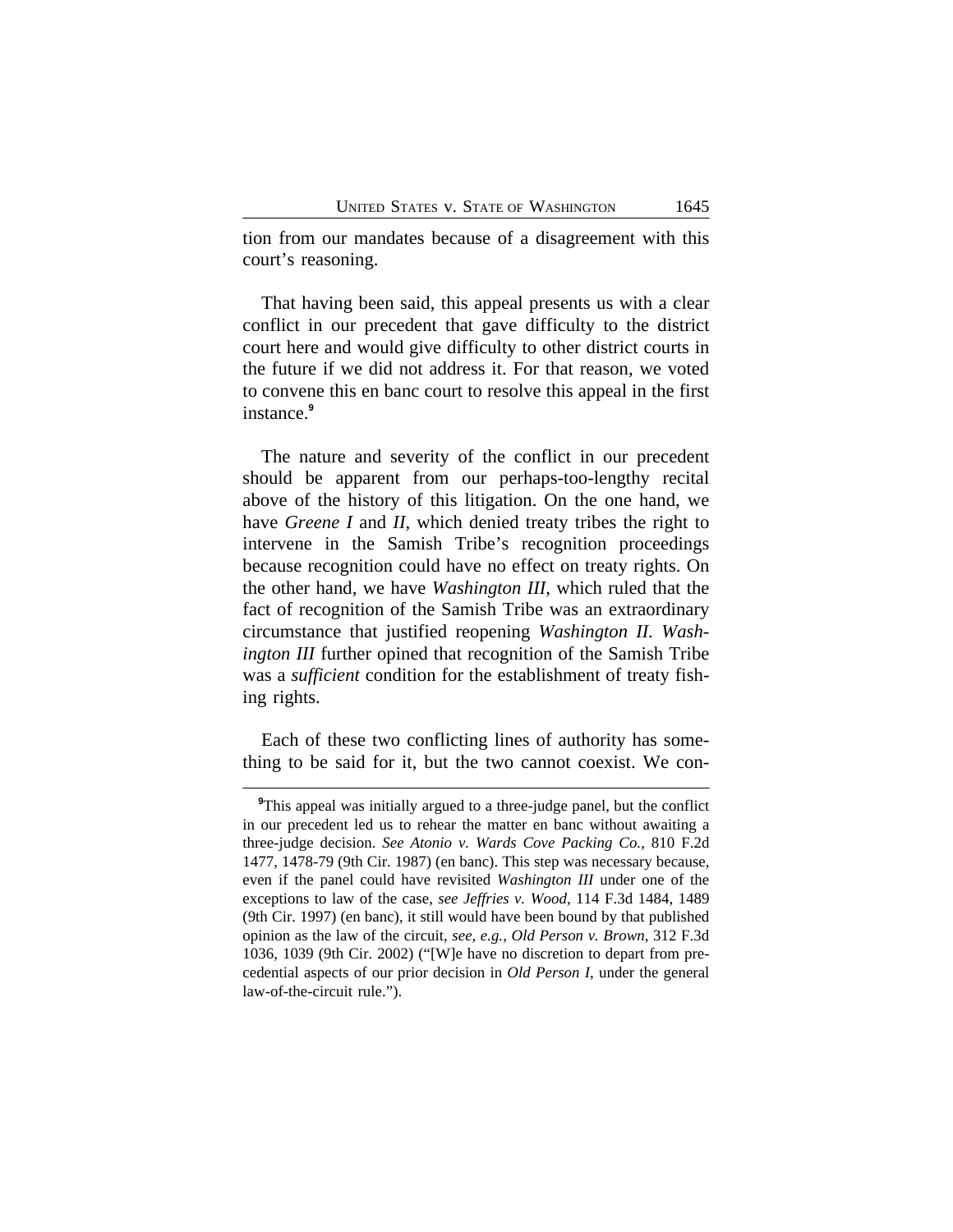clude that *Washington III* must yield, and we overrule that decision.**<sup>10</sup>** We address the conflicting decisions in turn.

### *Washington III*

**[1]** A primary reason why *Washington III* decided to permit reopening of *Washington II* was that the Samish Tribe had been effectively prevented from proving its tribal treaty status " 'in a proper fashion.' " 394 F.3d at 1159 (citation omitted). Contributing to that view was the litigating posture of the United States in *Washington II*, which asserted that federal recognition was essential to the establishment of treaty rights and that, if the Samish were later recognized, the treaty rights issue might be revisited. *See id.* Those conclusions of *Washington III*, however, were inconsistent with this court's earlier ruling in the appeal of *Washington II*.

**[2]** This court in affirming *Washington II* flatly rejected the ruling of the district court that federal recognition was required for treaty status. 641 F.2d at 1371 ("This conclusion is clearly contrary to our prior holding and is foreclosed by well-settled precedent."). We held, however, that the crucial finding of fact justifying the denial of treaty rights was the district court's finding "that the [Samish] had not functioned since treaty times as 'continuous separate, distinct and cohesive cultural or political communit[ies].' " *Id.* at 1373 (citation omitted) (second alteration in original). As the district court in the present case pointed out, this factual finding had been made by a special master after a five-day trial, and had been made again by the district judge de novo after an eviden-

**<sup>10</sup>**The decision of *Washington III* does not bind us as the law of the case. It is "clearly established" that a three-judge panel decision that is the law of the case for subsequent three-judge panels "does not bind the en banc court." *Kyocera Corp. v. Prudential-Bache Trade Servs., Inc.*, 341 F.3d 987, 995 (9th Cir. 2003) (en banc).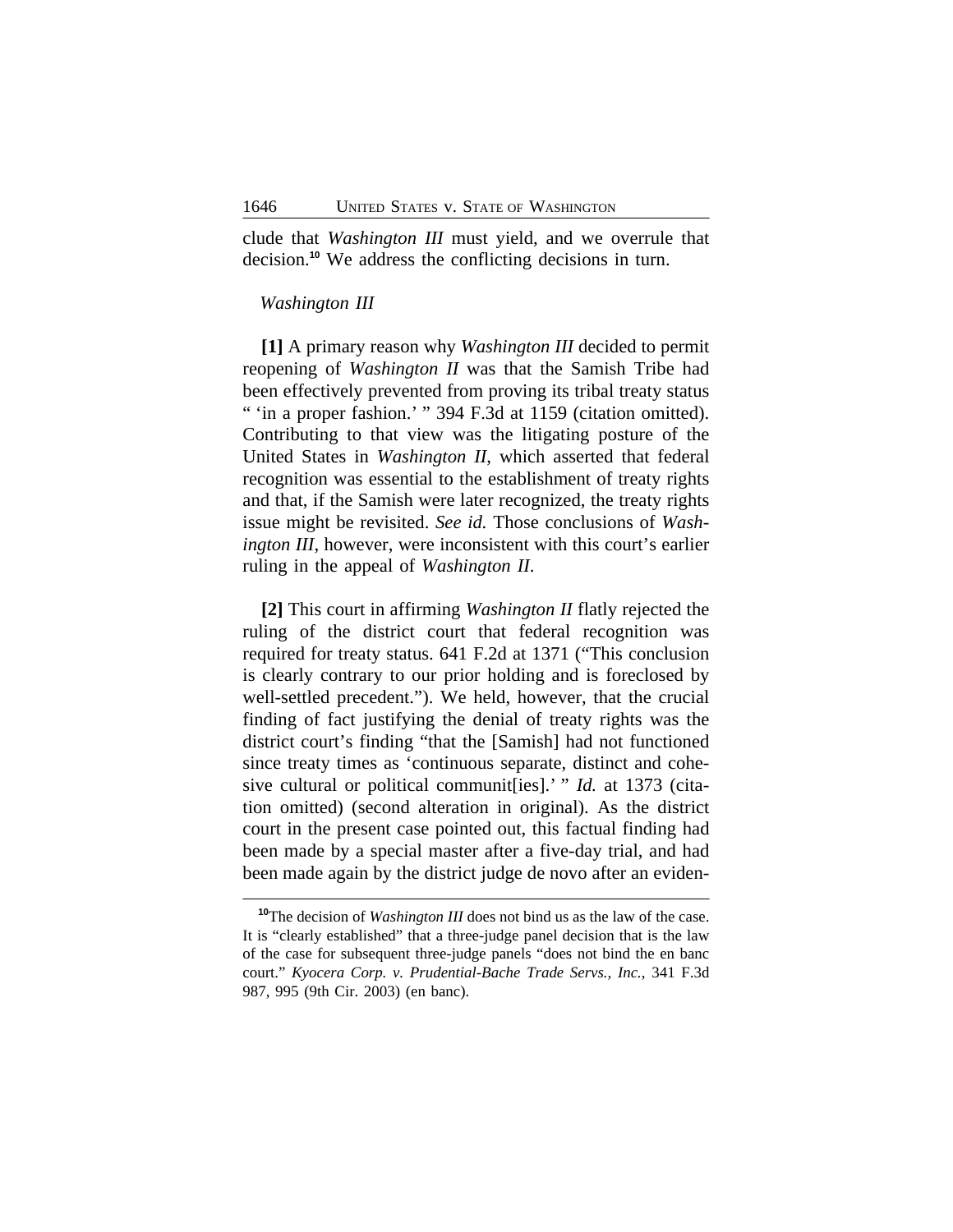tiary hearing. On appeal, "[a]fter close scrutiny, we conclude[d] that the evidence supports this finding of fact." *Id.***<sup>11</sup>**

Nor was there any reason why the Samish Tribe lacked incentive to present in *Washington II* all of its evidence supporting its right to successor treaty status. The Stillaguamish and Upper Skagit Tribes had been found to have treaty rights in *Washington I*, despite their unrecognized status. There was no reason for the Samish Tribe to hold back any evidence at that time, nor do they now offer any underlying evidence that was subsequently brought to light and could not have been known at the time of *Washington II*.

**[3]** Instead, the Samish Tribe now seeks reopening under Rule 60(b) on the ground that an administrative body has come to a conclusion inconsistent with the factual finding finally adjudicated by this court in *Washington II*. We have been directed to no authority upholding relief from judgment under Rule 60(b) on such a ground.

**[4]** There are good reasons why reopening under Rule  $60(b)(6)$  is permitted only on a showing of "extraordinary circumstances." *Liljeberg v. Health Servs. Acquisition Corp.*, 486 U.S. 847, 864 (1988). In *United States v. Alpine Land & Reservoir Co.*, for example, we denied Rule 60(b)(6) relief from a complex decree adjudicating water rights to a river. 984 F.2d at 1050. We stated that "[p]articipants in water adjudications are entitled to rely on the finality of decrees as much as, if not more than, parties to other types of civil judgments." *Id.* Similar considerations of finality loom especially large in

**<sup>11</sup>**In 1993, three of the tribes, not including the Samish Tribe, that had been denied treaty rights in *Washington II* sought relief from the judgment on the ground that the district judge may have been impaired by Alzheimer's disease at the time of the decision. In denying relief on grounds of finality and insufficient evidence to support the claim, we noted that the magistrate judge and this court had both examined the evidence in *Washington II* and found that it supported the ruling. *United States v. Washington*, 98 F.3d 1159, 1163-64 (9th Cir. 1996).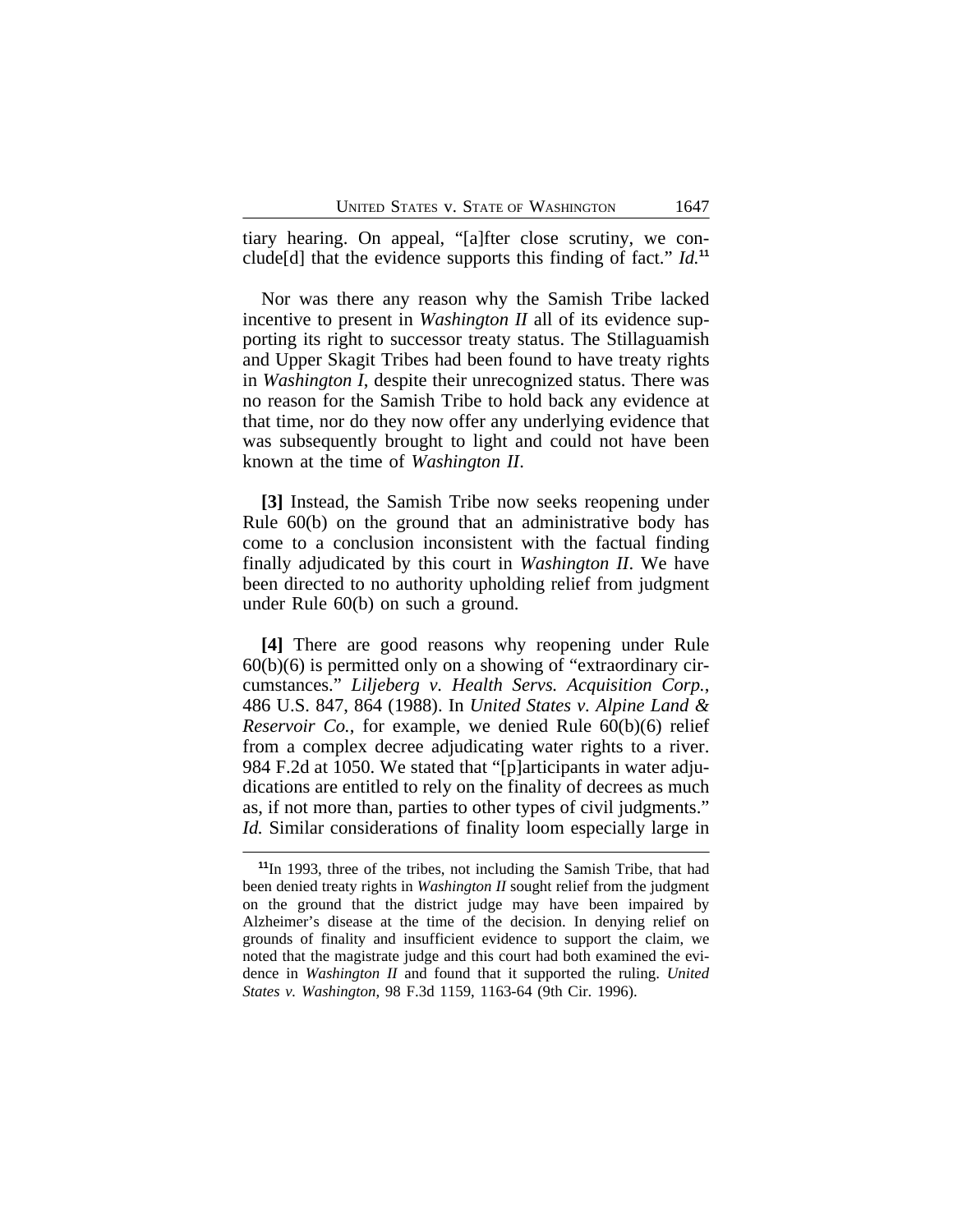this case, in which a detailed regime for regulating and dividing fishing rights has been created in reliance on the framework of *Washington I*. The district court has twice made compilations of substantive orders entered in the wake of *Washington I*. *See United States v. Washington*, 459 F. Supp. 1020 (W.D. Wash. 1978); *United States v. Washington*, 626 F. Supp. 1405 (W.D. Wash. 1985). By 1985, seventy-two substantive orders had been entered. Although such a complex regime does not preclude a new entrant who presents a new case for recognition of treaty rights, it certainly cautions against relitigating rights that were established or denied in decisions upon which many subsequent actions have been based.

The potential disruption and possible injury to existing treaty rights that might follow from reopening the denial of the Samish Tribe's treaty claims in *Washington II* is not confined to mere across-the-board dilution of the shares of total harvest of all treaty tribes. The treaties guarantee the right to take fish at "usual and accustomed . . . stations" of each treaty tribe. The claims of the Samish Tribe necessarily compete with those of treaty tribes held to be successors of the treaty Samish, who now fish at the customary stations of the Samish at treaty times. The impact of new claims asserted as Samish claims will have a particularly severe impact on such treaty tribes.**<sup>12</sup>**

**[5]** For all of these reasons, we conclude that the Samish Tribe is not entitled to reopening of *Washington II* because of

**<sup>12</sup>**In an effort to minimize disruption, the Samish Tribe at one point asserted that it "would agree to exercise treaty fishing rights under the orders in the case that apply to these three tribes [who are successors to Samish treaty rights], and under the regulatory authority and framework of the three tribes." *Washington III*, 394 F.3d at 1161. This concession, however, was withdrawn on remand following *Washington III*. In any event, it would potentially disturb treaty fishing of the tribes now exercising Samish treaty rights to have the newly recognized Samish Tribe join them.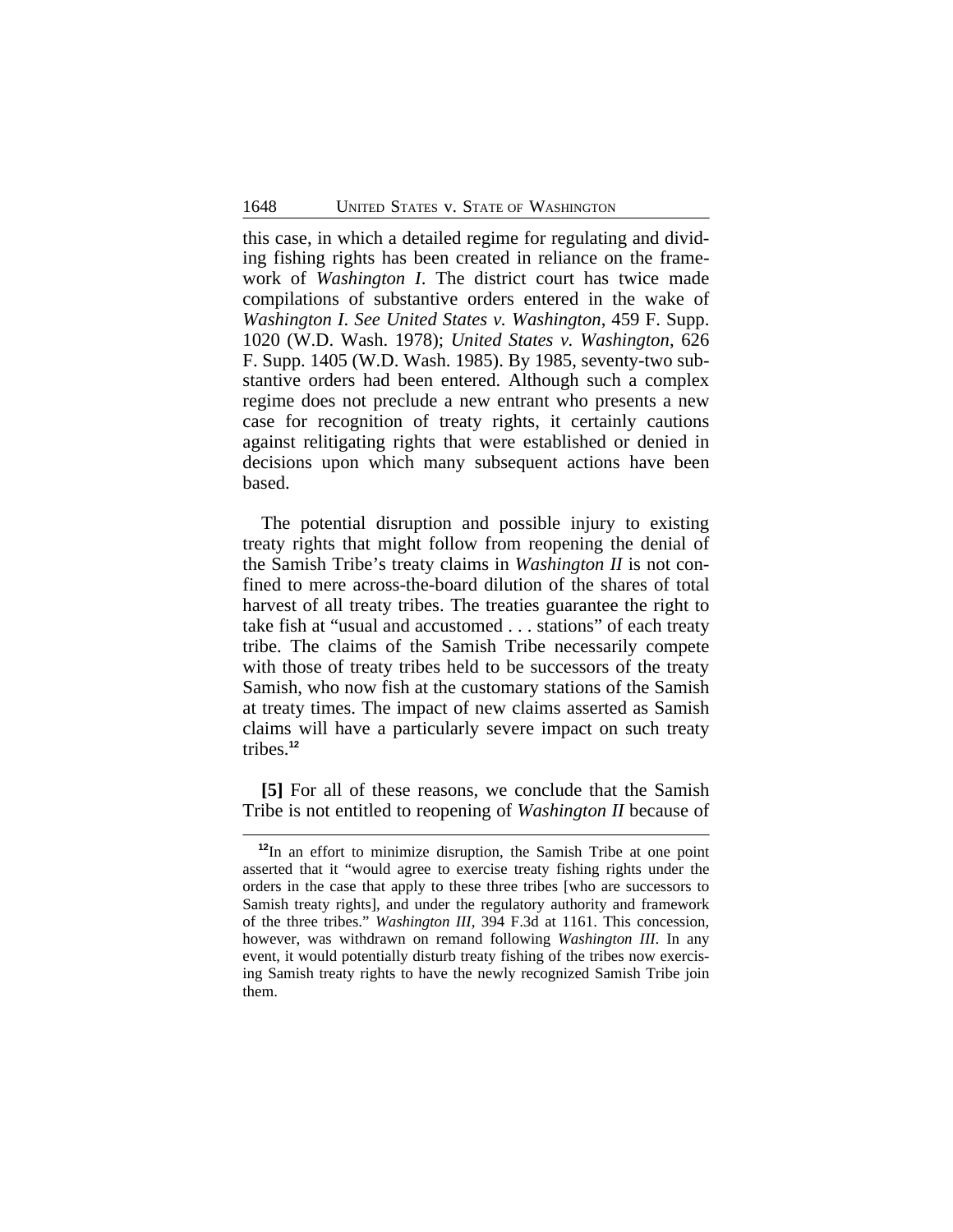their subsequent federal recognition. Reopening on this ground is inconsistent with the considerations of finality that have led the Supreme Court and this court to confine the reach of Rule 60(b)(6). The Samish Tribe had a factual determination finally adjudicated against it in *Washington II*. The fact that a subsequent administrative ruling for another purpose may have made underlying inconsistent findings is no reason for undoing the finality of the *Washington II* factual determinations.

Nothing we have said precludes a newly recognized tribe from attempting to intervene in *United States v. Washington* or other treaty rights litigation to present a claim of treaty rights not yet adjudicated. Such a tribe will have to proceed, however, by introducing its factual evidence anew; it cannot rely on a preclusive effect arising from the mere fact of recognition. In *Greene II*, we denied any estoppel effect of *Washington II* on the Samish Tribe's recognition proceeding, because treaty litigation and recognition proceedings were "fundamentally different" and had no effect on one another. *Greene II*, 64 F.3d at 1270. Our ruling was part of a two-way street: treaty adjudications have no estoppel effect on recognition proceedings, and recognition has no preclusive effect on treaty rights litigation.**<sup>13</sup>** Indeed, to enforce the assurance in *Greene II* that treaty rights were "not affected" by recognition proceedings, the fact of recognition cannot be given even presumptive weight in subsequent treaty litigation. To rule otherwise would not allow an orderly means of protecting the rights of existing treaty tribes on the one hand, and groups seeking recognition on the other.

**<sup>13</sup>**Collateral estoppel would not apply in any event against an entity that was not a party or in privity with a party to the prior litigation. *See Collins v. D.R. Horton, Inc.*, 505 F.3d 874, 882 n.8 (9th Cir. 2007). Moreover, offensive collateral estoppel is a discretionary doctrine, *see id.* at 882, and the circumstances here justify denying its effect.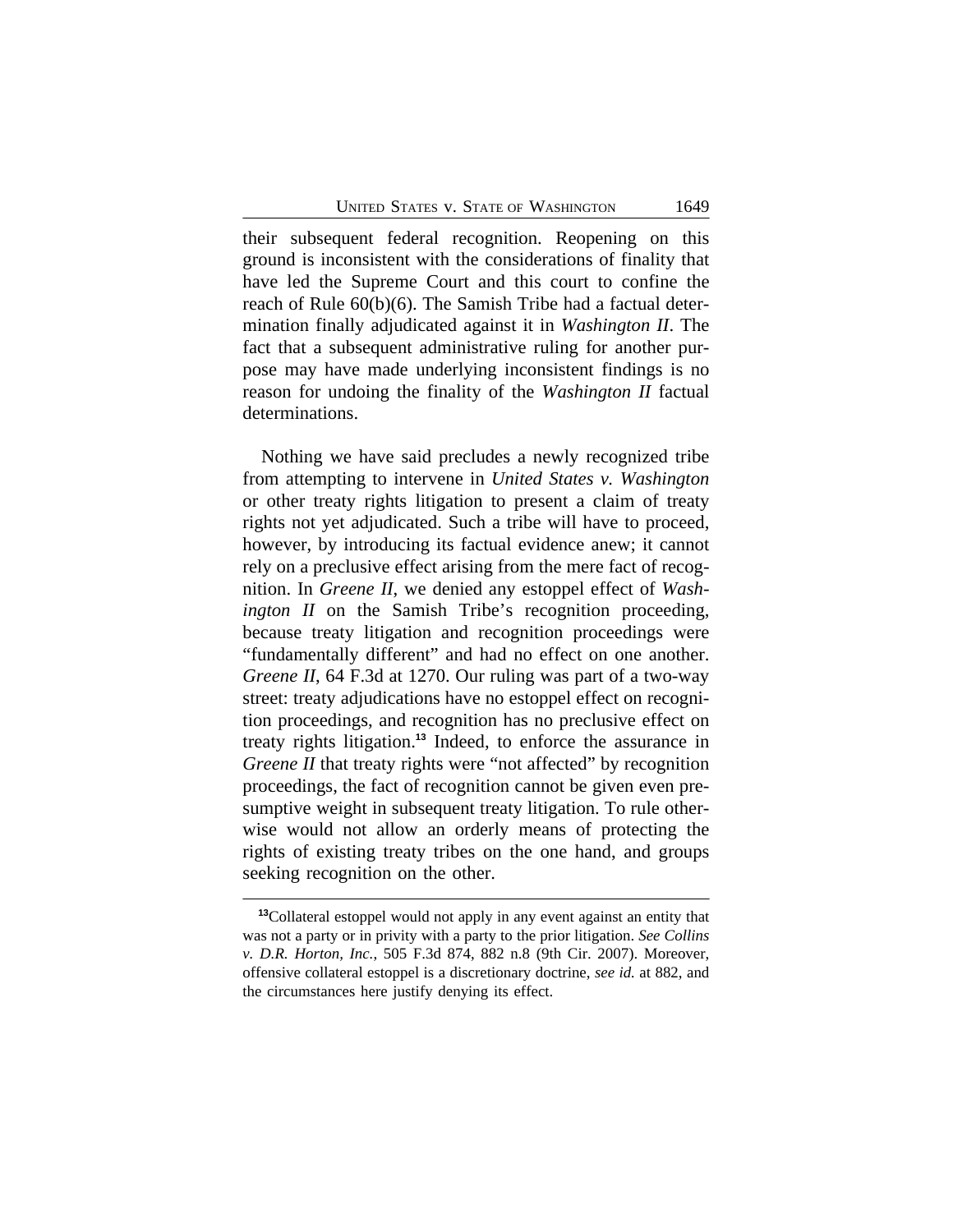#### *Greene I and II*

The nature of recognition proceedings in general and the Samish recognition proceeding in particular make us especially reluctant to reopen an adjudicated treaty decision on the strength of the subsequent recognition of the Samish Tribe. As we have already recited, we denied the Tulalip Tribes intervention in the Samish recognition proceedings on the ground that the "Tulalip's interest in preventing the Samish from gaining treaty fishing rights was not affected by this litigation, involving federal tribal recognition . . . ." *Greene II*, 64 F.3d at 1270. We explained that, in *Greene I*, we had "denied the Tulalip the right to intervene in this [recognition] litigation because we disagreed with their position that Samish success in the case at bar would undermine the finality of the *Washington II* decision." *Id.* at 1271. After these assurances, it is surely improper for us to accord the recognition decision the effect of reopening *Washington II*.

**[6]** There are good reasons for adhering to the rule that treaty tribes are not entitled to intervene in recognition decisions to protect against possible future assertions of treaty rights by the newly recognized tribe, whether or not that tribe has previously been the subject of a treaty rights decision. Recognition, or "acknowledgment," serves a host of purposes for the group that succeeds in achieving it. It establishes a "government-to-government relationship" between the recognized tribe and the United States. 25 C.F.R. § 83.2. It is a "prerequisite to the protection, services, and benefits of the Federal government available to Indian tribes by virtue of their status as tribes." *Id.* "Federal recognition brings its own obvious rewards, not the least of which is the eligibility of federal money for tribal programs, social services and economic development." *Greene I*, 996 F.2d at 978.

**[7]** It interjects unnecessary and distracting considerations into recognition proceedings if treaty tribes find it necessary or are permitted to intervene to protect against future assertion